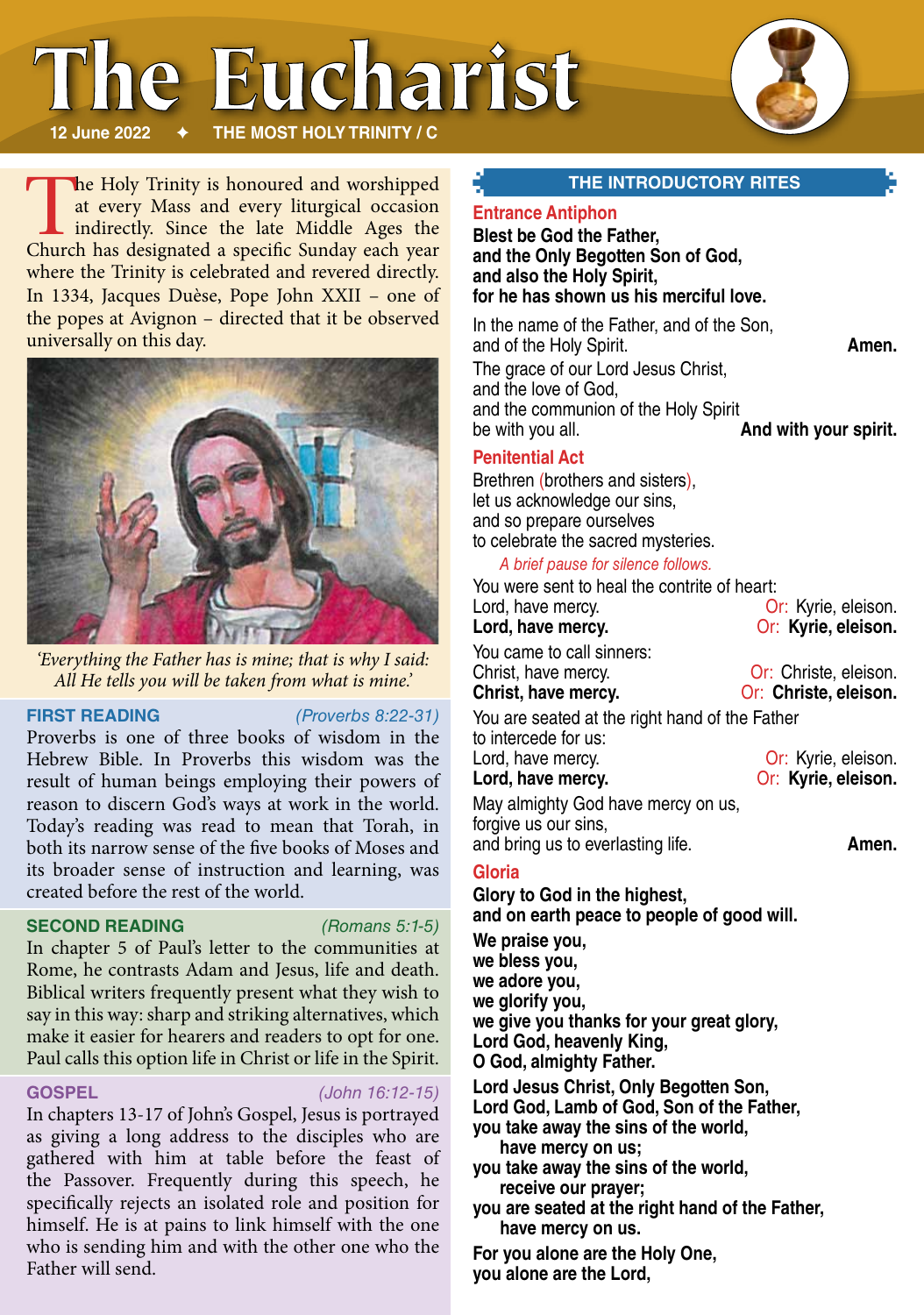# **you alone are the Most High, Jesus Christ, with the Holy Spirit, in the glory of God the Father. Amen.**

# **Collect**

God our Father, who by sending into the world the Word of truth and the Spirit of sanctification made known to the human race your wondrous mystery, grant us, we pray, that in professing the true faith, we may acknowledge the Trinity of eternal glory and adore your Unity, powerful in majesty. Through our Lord Jesus Christ, your Son, who lives and reigns with you in the unity of the Holy Spirit, one God, for ever and ever. **Amen.**

# **THE LITURGY OF THE WORD**

#### **FIRST READING** *(Prov 8:22-31)*

A reading from the book of Proverbs.

The Wisdom of God cries aloud:

The Lord created me when his purpose first unfolded, before the oldest of his works. From everlasting I was firmly set, from the beginning, before earth came into being. The deep was not, when I was born, there were no springs to gush with water. Before the mountains were settled, before the hills, I came to birth; before he made the earth, the countryside, or the first grains of the world's dust. When he fixed the heavens firm, I was there, when he drew a ring on the surface of the deep, when he thickened the clouds above, when he fixed fast the springs of the deep, when he assigned the sea its boundaries — and the waters will not invade the shore — when he laid down the foundations of the earth, I was by his side, a master craftsman, delighting him day after day, ever at play in his presence, at play everywhere in his world, delighting to be with the children of men.

# The word of the Lord. **Thanks be to God.**

**RESPONSORIAL PSALM** *(Ps 8:4-9)*

- **R** How great is your name, O Lord our God, **through all the earth!**
- 1. When I see the heavens, the work of your hands, the moon and the stars which you arranged, what is man that you should keep him in mind, mortal man that you care for him?  $\mathbb{R}$
- 2. Yet you have made him little less than a god; with glory and honour you crowned him, gave him power over the works of your hand, put all things under his feet.  $\mathbb{R}$
- 3. All of them, sheep and cattle, yes, even the savage beasts, birds of the air, and fish that make their way through the waters.  $\bf R$

# **SECOND READING** *(Rm 5:1-5)*

A reading from the letter of St Paul to the Romans.

Through our Lord Jesus Christ, by faith we are judged righteous and at peace with God, since it is by faith and through Jesus that we have entered this state of grace in which we can boast about looking forward to God's glory. But that is not all we can boast about; we can boast about our sufferings. These sufferings bring patience, as we know, and patience brings perseverance, and perseverance brings hope, and this hope is not deceptive, because the love of God has been poured into our hearts by the Holy Spirit which has been given us.

# The word of the Lord. **Thanks be to God.**

**GOSPEL ACCLAMATION** *(Cf. Apoc 1:8)*

**Alleluia, alleluia! Glory be to the Father, and to the Son, and to the Holy Spirit,** 

**the God who is, who was, and who is to come. Alleluia!**

# **GOSPEL** *(Jn 16:12-15)*

The Lord be with you. **And with your spirit.** A reading from the holy Gospel according to John. **Glory to you, O Lord.**

Jesus said to his disciples:

'I still have many things to say to you but they would be too much for you now. But when the Spirit of truth comes he will lead you to the complete truth, since he will not be speaking as from himself but will say only what he has learnt; and he will tell you of the things to come. He will glorify me, since all he tells you will be taken from what is mine. Everything the Father has is mine; that is why I said: All he tells you will be taken from what is mine.'

The Gospel of the Lord. **Praise to you, Lord Jesus Christ.**

# **Profession of Faith** *(Nicene Creed)*

**I believe in one God, the Father almighty, maker of heaven and earth, of all things visible and invisible.**

**I believe in one Lord Jesus Christ, the Only Begotten Son of God, born of the Father before all ages. God from God, Light from Light, true God from true God, begotten, not made, consubstantial with the Father; through him all things were made. For us men and for our salvation he came down from heaven,**

#### *At the words that follow, up to and including*  and became man*, all bow.*

**and by the Holy Spirit was incarnate of the Virgin Mary, and became man.**

**For our sake he was crucified under Pontius Pilate, he suffered death and was buried, and rose again on the third day in accordance with the Scriptures. He ascended into heaven and is seated at the right hand of the Father. He will come again in glory to judge the living and the dead and his kingdom will have no end.**

**I believe in the Holy Spirit, the Lord, the giver of life, who proceeds from the Father and the Son, who with the Father and the Son is adored and glorified,**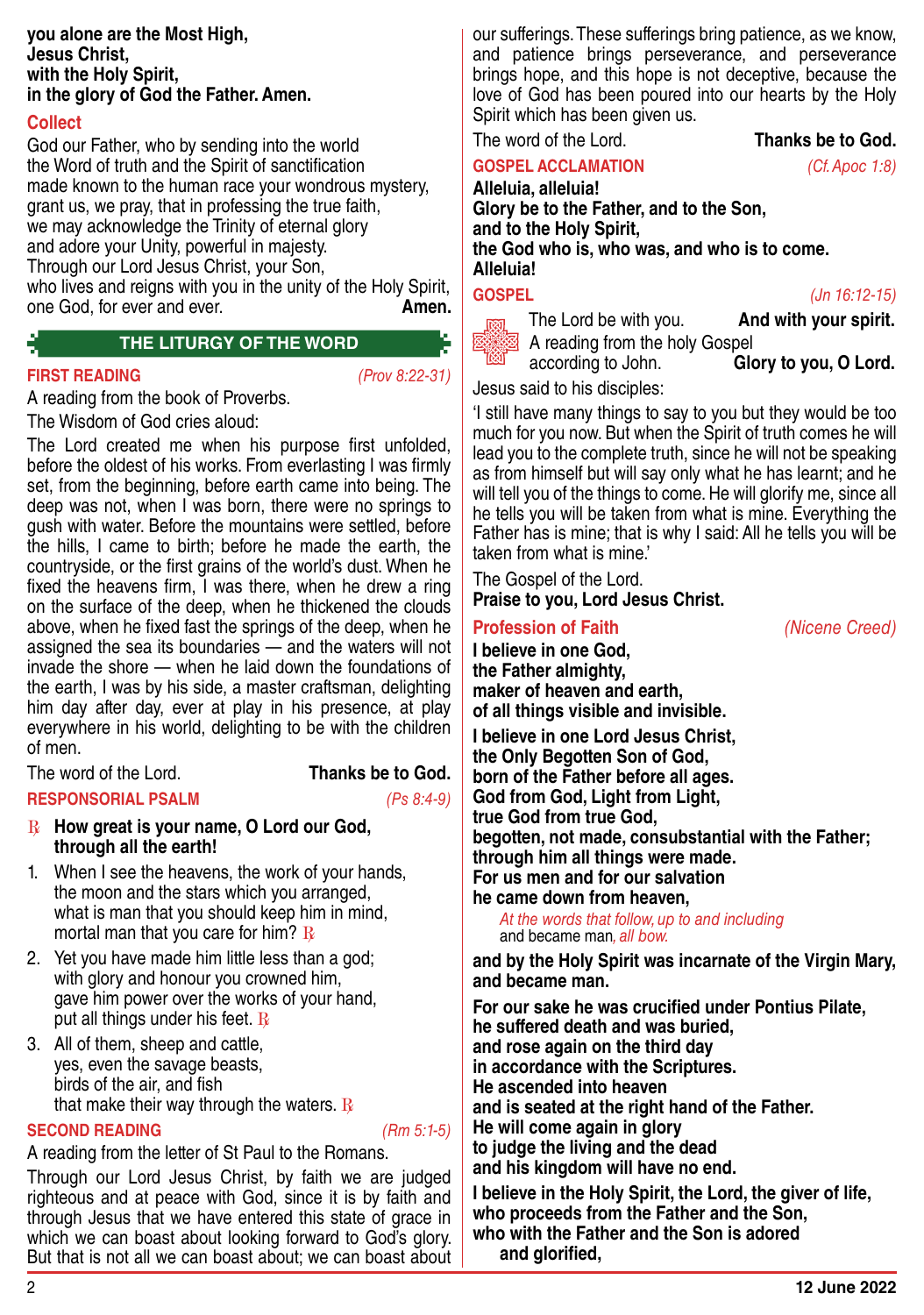**who has spoken through the prophets.**

**I believe in one, holy, catholic and apostolic Church. I confess one Baptism for the forgiveness of sins and I look forward to the resurrection of the dead and the life of the world to come. Amen.**

*The priest introduces the* Prayer of the Faithful*.*

# **THE LITURGY OF THE EUCHARIST**

Pray, brethren (brothers and sisters), that my sacrifice and yours may be acceptable to God, the almighty Father.

**May the Lord accept the sacrifice at your hands for the praise and glory of his name, for our good and the good of all his holy Church.**

# **Prayer over the Offerings**

Sanctify by the invocation of your name, we pray, O Lord our God, this oblation of our service, and by it make of us an eternal offering to you. Through Christ our Lord. **Amen.**

# **Eucharistic Prayer III** *(Preface of the Holy Trinity)*

# The Lord be with you. **And with your spirit.**

Lift up your hearts. **We lift them up to the Lord.**

Let us give thanks to the Lord our God. **It is right and just.**

It is truly right and just, our duty and our salvation, always and everywhere to give you thanks, Lord, holy Father, almighty and eternal God. For with your Only Begotten Son and the Holy Spirit you are one God, one Lord: not in the unity of a single person, but in a Trinity of one substance. For what you have revealed to us of your glory we believe equally of your Son and of the Holy Spirit, so that, in the confessing of the true and eternal Godhead, you might be adored in what is proper to each Person, their unity in substance, and their equality in majesty. For this is praised by Angels and Archangels, Cherubim, too, and Seraphim, who never cease to cry out each day, as with one voice they acclaim: **Holy, Holy, Holy Lord God of hosts. Heaven and earth are full of your glory. Hosanna in the highest. Blessed is he who comes in the name of the Lord. Hosanna in the highest.**

You are indeed Holy, O Lord, and all you have created rightly gives you praise, for through your Son our Lord Jesus Christ, by the power and working of the Holy Spirit, you give life to all things and make them holy, and you never cease to gather a people to yourself, so that from the rising of the sun to its setting a pure sacrifice may be offered to your name. Therefore, O Lord, we humbly implore you: by the same Spirit graciously make holy these gifts we have brought to you for consecration, that they may become the Body and  $\overline{\mathbf{F}}$  Blood of your Son our Lord Jesus Christ, at whose command we celebrate these mysteries. For on the night he was betrayed he himself took bread, and, giving you thanks, he said the blessing, broke the bread and gave it to his disciples, saying: Take this, all of you, and eat of it, for this is my Body, WHICH WILL BE GIVEN UP FOR YOU. In a similar way, when supper was ended, he took the chalice, and, giving you thanks, he said the blessing, and gave the chalice to his disciples, saying: I AKE THIS, ALL OF YOU, AND DRINK FROM IT, for this is the chalice of my Blood, the Blood of the new and eternal covenant, WHICH WILL BE POURED OUT FOR YOU AND FOR MANY for the forgiveness of sins. Do this in memory of me. The mystery of faith. **We proclaim your Death, O Lord, and profess your Resurrection until you come again.** Therefore, O Lord, as we celebrate the memorial of the saving Passion of your Son, his wondrous Resurrection and Ascension into heaven, and as we look forward to his second coming, we offer you in thanksgiving this holy and living sacrifice. Look, we pray, upon the oblation of your Church and, recognising the sacrificial Victim by whose death you willed to reconcile us to yourself, grant that we, who are nourished by the Body and Blood of your Son and filled with his Holy Spirit, may become one body, one spirit in Christ. May he make of us an eternal offering to you, so that we may obtain an inheritance with your elect, especially with the most Blessed Virgin Mary, Mother of God, with blessed Joseph, her Spouse, with your blessed Apostles and glorious Martyrs (with Saint N.: the Saint of the day or Patron Saint) and with all the Saints,

on whose constant intercession in your presence we rely for unfailing help.

May this Sacrifice of our reconciliation, we pray, O Lord,

# **THE MOST HOLY TRINITY / C** 3